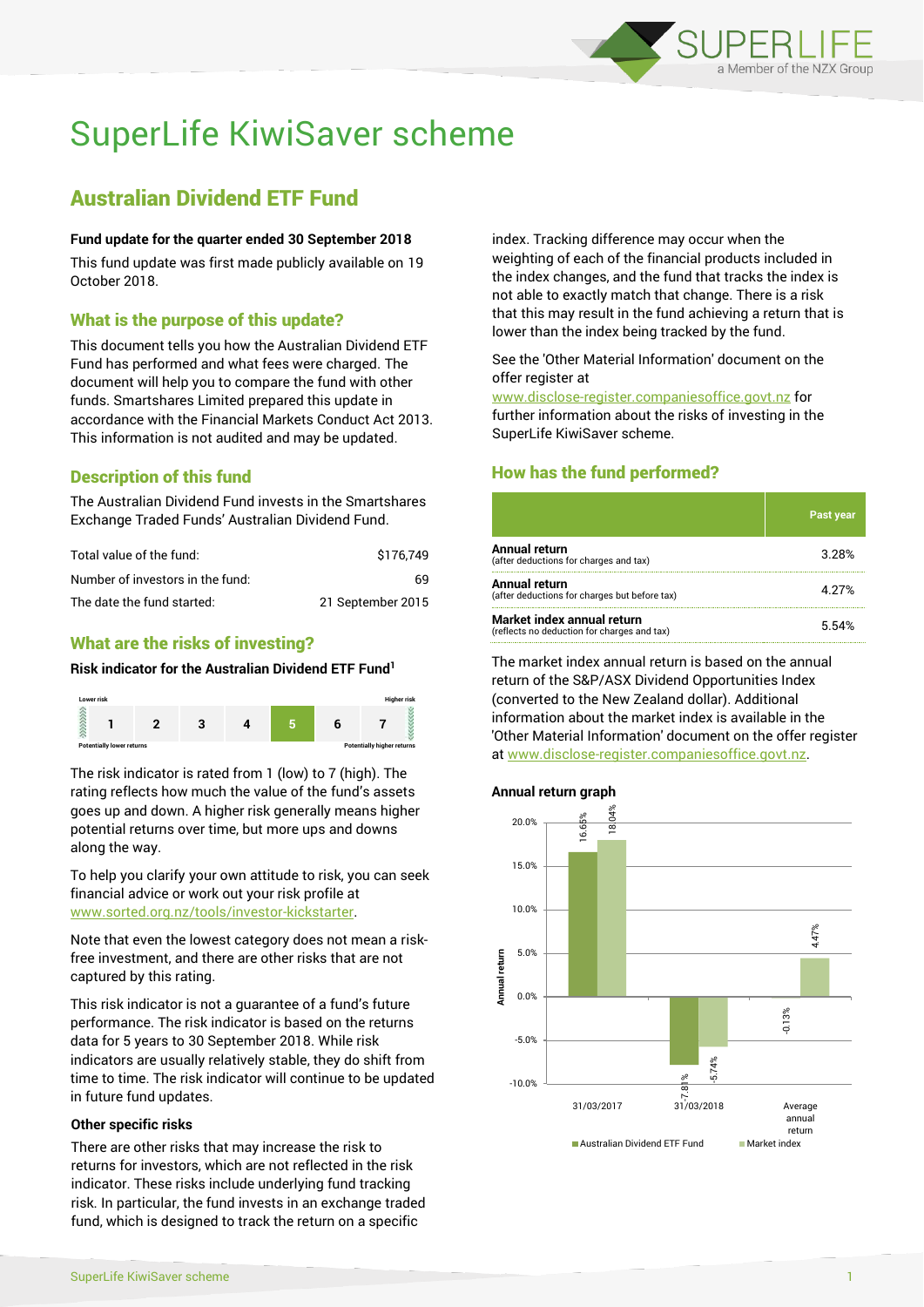

This shows the return after fund charges and tax for each year ending 31 March since the fund started. The last bar shows the average annual return since the fund started, up to 30 September 2018.

**Important:** This does not tell you how the fund will perform in the future.

Returns in this update are after tax at the highest prescribed investor rate (PIR) of tax for an individual New Zealand resident. Your tax may be lower.

#### What fees are investors charged?

Investors in the Australian Dividend ETF Fund are charged fund charges. In the year to 31 March 2018 these were:

|                                                    | % per annum of fund's<br>net asset value |  |
|----------------------------------------------------|------------------------------------------|--|
| <b>Total fund charges</b>                          | 0.58%                                    |  |
| Which are made up of:                              |                                          |  |
| <b>Total management and administration charges</b> | 0.58%                                    |  |
| Including:                                         |                                          |  |
| Manager's basic fee                                | 0.35%                                    |  |
| Other management and<br>administration charges     | 0.23%                                    |  |
| Other charges                                      | Dollar amount per investor               |  |
| Administration fee                                 | \$30 per annum                           |  |

Investors may also be charged individual action fees for specific actions or decisions (for example, if an investor has a financial adviser and has agreed to pay a fee to the adviser for providing financial advice). See the Product Disclosure Statement for the SuperLife KiwiSaver scheme for more information about those fees.

Small differences in fees and charges can have a big impact on your investment over the long term.

#### Example of how this applies to an investor

Jess had \$10,000 in the fund and did not make any further contributions. At the end of the year, Jess received a return after fund charges were deducted of \$328 (that is 3.28% of her initial \$10,000). Jess paid other charges of \$30. This gives Jess a total return after tax of \$298 for the year.

#### What does the fund invest in?

#### **Actual investment mix**

This shows the types of assets that the fund invests in.



#### **Target investment mix**

This shows the mix of assets that the fund generally intends to invest in.

| <b>Asset Category</b>        | <b>Target asset mix</b> |
|------------------------------|-------------------------|
| Cash and cash equivalents    | 1.00%                   |
| New Zealand fixed interest   |                         |
| International fixed interest |                         |
| Australasian equities        | 99.00%                  |
| International equities       |                         |
| Listed property              |                         |
| Unlisted property            |                         |
| Commodities                  |                         |
| Other                        |                         |